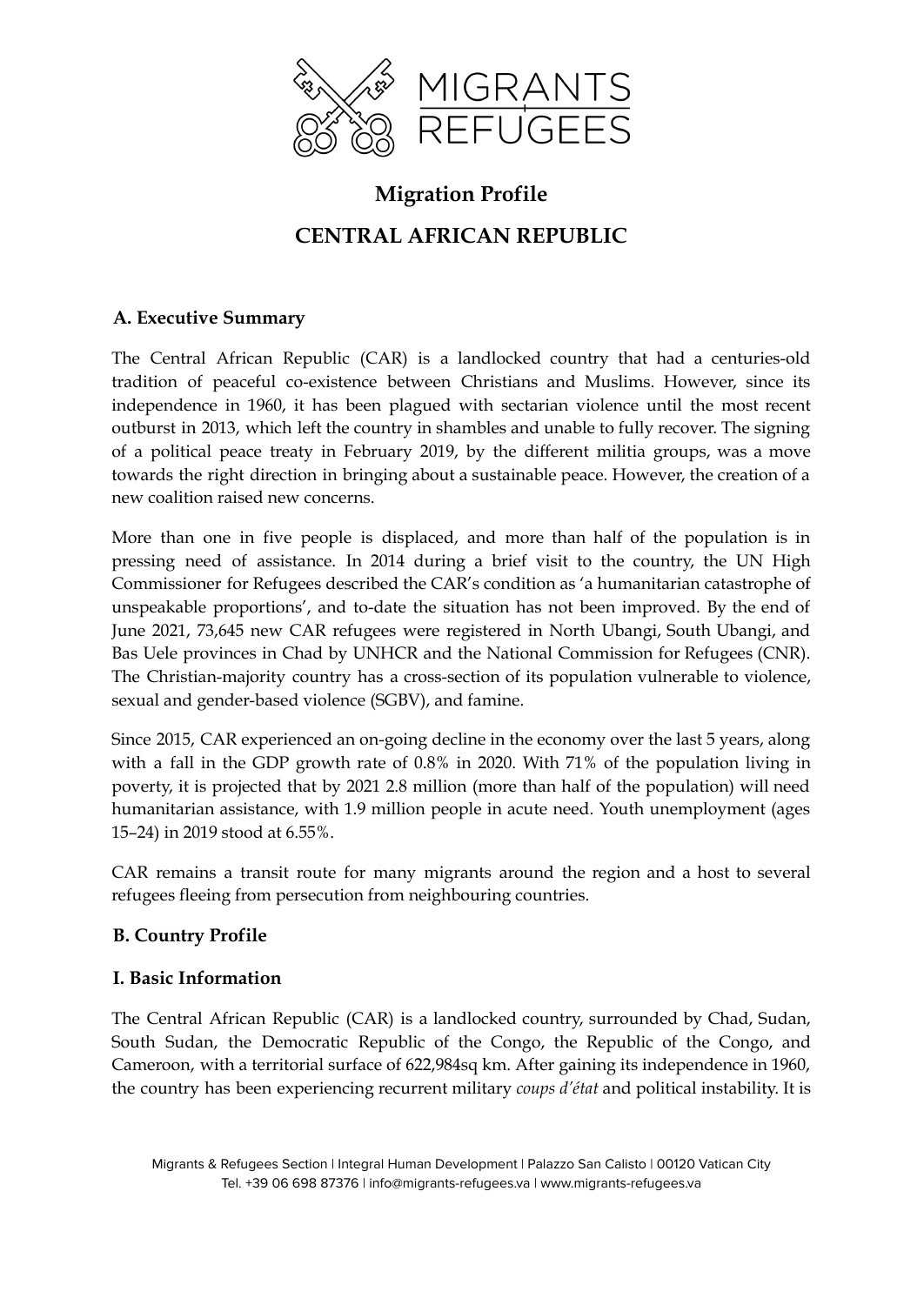ranked 188 out of 189 countries listed in the 2020 UN Development Programme Human Development Index, making it one of the poorest countries in the world.

CAR has a population of 4,829,764 million people. Before the arrival of Europeans in the late 19th century, distinctions among different ethnic groups were highly fluid, and many thought of themselves as members of a clan. Currently, the population can be divided into the following groups: Baya (28.8%), Banda (22.9%), Mandjia (9.9%), Sara (7.9%), M'Baka-Bantu (7.9%), Arab-Fulani (Peul) (6%), Mbum (6.0%), Ngbanki (5.5%), Zande-Nzakara (3%), other Central African Republic ethnic groups (2%), and non-Central African Republic ethnic groups (1%). Four-fifths of the population professes Christianity as their faith, with Protestant and Independent Christian (51.0%), Roman Catholic (29.0%), traditional beliefs (10.0%), and Muslim (10.0%).

# **II. International and Internal Migrants**

Lately there has been an increase in the number of labour migrants arriving in CAR, as the process to obtain a visa was facilitated by the Bozize government. According to Maastricht University, immigrants in this country are mainly coming from Sudan (24%), the Democratic Republic of the Congo (21%), Chad (12%), and France (12%). Between 2015 and 2020, the net migration rate in CAR was 0.4/1,000 people (1.7% of the total population), and female migrants were 47.1%. These migrants have mostly a low level of education and come into the country for unskilled professional reasons. Recently, there have been a few transhumance pastoral leaders who migrate seasonally with their livestock arriving from Cameroon into the Northwest area of the country. They are predominantly Muslim.

There is also a rural-urban migration because of the attraction of the urban lifestyle, and because the only CAR University is in Bangui, the capital. While the socio-economic infrastructures attract migrants into the city, the hardship and unemployment they experience drive people to return to rural areas, where they can pursue a subsistence/agricultural lifestyle. In addition, a lot of migrants from both urban and rural areas, driven by economic opportunities, move into the natural resource sector, working in mines, tobacco plantations, and forests. With such a large number of pastoral nomadic groups, rural-to-rural migration is also evident.

Safety and stability in CAR have improved after the signing of the political agreement for peace and reconciliation between the government and 14 armed groups in February 2019, allowing also the return of refugees and IDPs (internally displaced persons). Since 2018, UNHCR has facilitated the voluntary repatriation of 19,353 CAR refugees from the Republic of Cameroon, the Democratic Republic of the Congo, and the Republic of the Congo, including 12,309 and 4,229 in 2020. These processes were halted in March 2020 due to the Covid-19 border restrictions.

# **III. Emigration and Skilled Migration**

Data on emigration in CAR is almost non-existent. According to the 2020 Knoema estimates, since 2015 the country has had a negative net migration rate (-8.58 per thousand of the population), with more people leaving the country. Most of these emigrants moved to Chad, Cameroon, France, the Republic of the Congo, Mali, the USA, Canada, and other European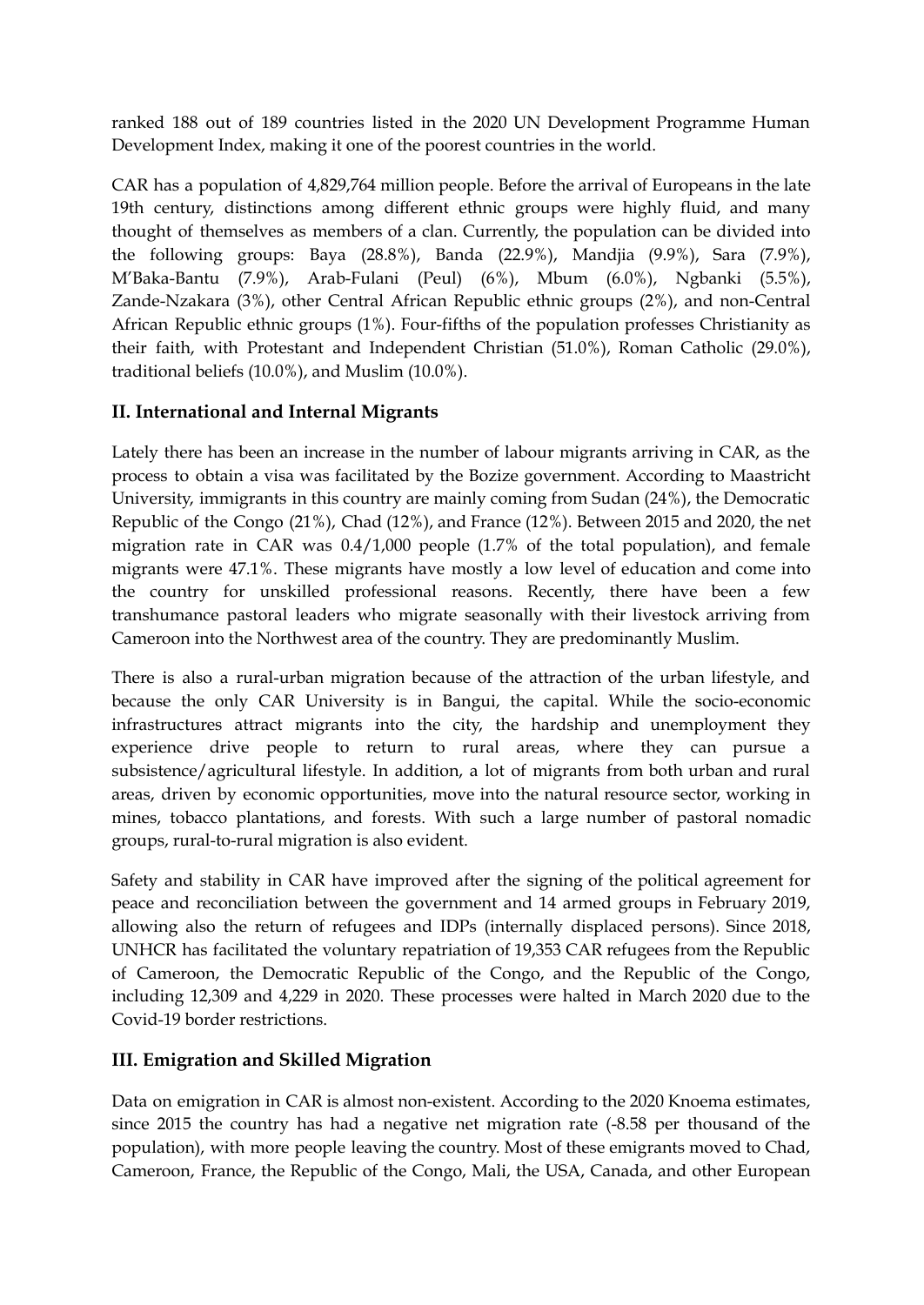countries. In 2013, there were 699 skilled emigrants from CAR in tertiary institutions in 5 countries around the world with France hosting the overwhelming majority (602), 53 in Saudi Arabia, 28 in the United States of America, 9 in South Africa, and 7 in Oman.

# **IV. Forced Migrants (internally displaced persons, asylum seekers, and refugees, climate displaced people)**

Internal displacement in CAR is largely caused by conflict and violence. Due to the ongoing violence as a result of the 27 December general elections, the country has recorded its highest number of internally displaced persons (IDPs) since 2014. An estimated 738,000 people, half of whom are children, are currently internally displaced across the country. UNICEF warns that a large-scale displacement leaves children at high risk of grave rights violations, including recruitment and use of children by armed forces and violent groups. Apart from conflict and violence, natural disasters also contribute to internal displacement affecting even more the already precarious situation. From August to September 2019, torrential rains caused flooding in many towns of the country (Paoua, Bambari, Kouango, Mobaye, Bakala, and Bouca), destroying properties and livelihoods and causing massive internal displacements. According to the IOM report, in 2019 more than 20,000 people were internally displaced by floods in Bangui.

CAR is a source of refugees rather than a destination country. As of August 2021, there were 709,425 refugees from CAR hosted in Cameroon (331,287), the Democratic Republic of the Congo (206,346), Chad (121,036), Sudan (27,356), the Republic of the Congo (20,867), and South Sudan (2,345). Refugees in CAR are mostly located in Bangui, Obo, Ndele, and Bambari. The country hosts about 9,181 refugees mainly from the Democratic Republic of the Congo (5,557), South Sudan (1,846), Chad (1,055), Sudan (387), Rwanda (218), and not specified (118), and 296 asylum seekers. Refugees in the country usually know the outcome of their status within 30 days of submitting an application and conducting an interview. Although refugees have freedom of movement, CAR has an encampment policy for refugees and most refugees are hosted in seven refugee camps spread out across the country.

## **V. Victims of Human Trafficking**

In CAR, human smuggling is uncommon; instead, human trafficking is widespread, as the country is ranked Tier 2 in the Trafficking in Persons (TIP) 2021 Report. Human trafficking exploits domestic and foreign victims in CAR and abroad (Cameroon, Chad, Nigeria, the Republic of the Congo, the Democratic Republic of the Congo, Sudan, and South Sudan). Perpetrators of human trafficking include transient merchants, herders, and non-state armed groups using children in domestic servitude, sex trafficking, forced labour in agriculture, artisanal gold, diamond mines, shops, drinking establishments, street vending, forced marriages, and forceful recruitment of child soldiers. From 2012, armed groups have recruited more than 17,000 child soldiers mostly from Vakaga, Haute-Kotto, Haut-Mbomou, Nana-Gribizi, Nana-Mambere, and Basse-Kotto. The many militias and armed groups continue to adopt practices of compulsory recruitment of child soldiers and abduct minors for child labour.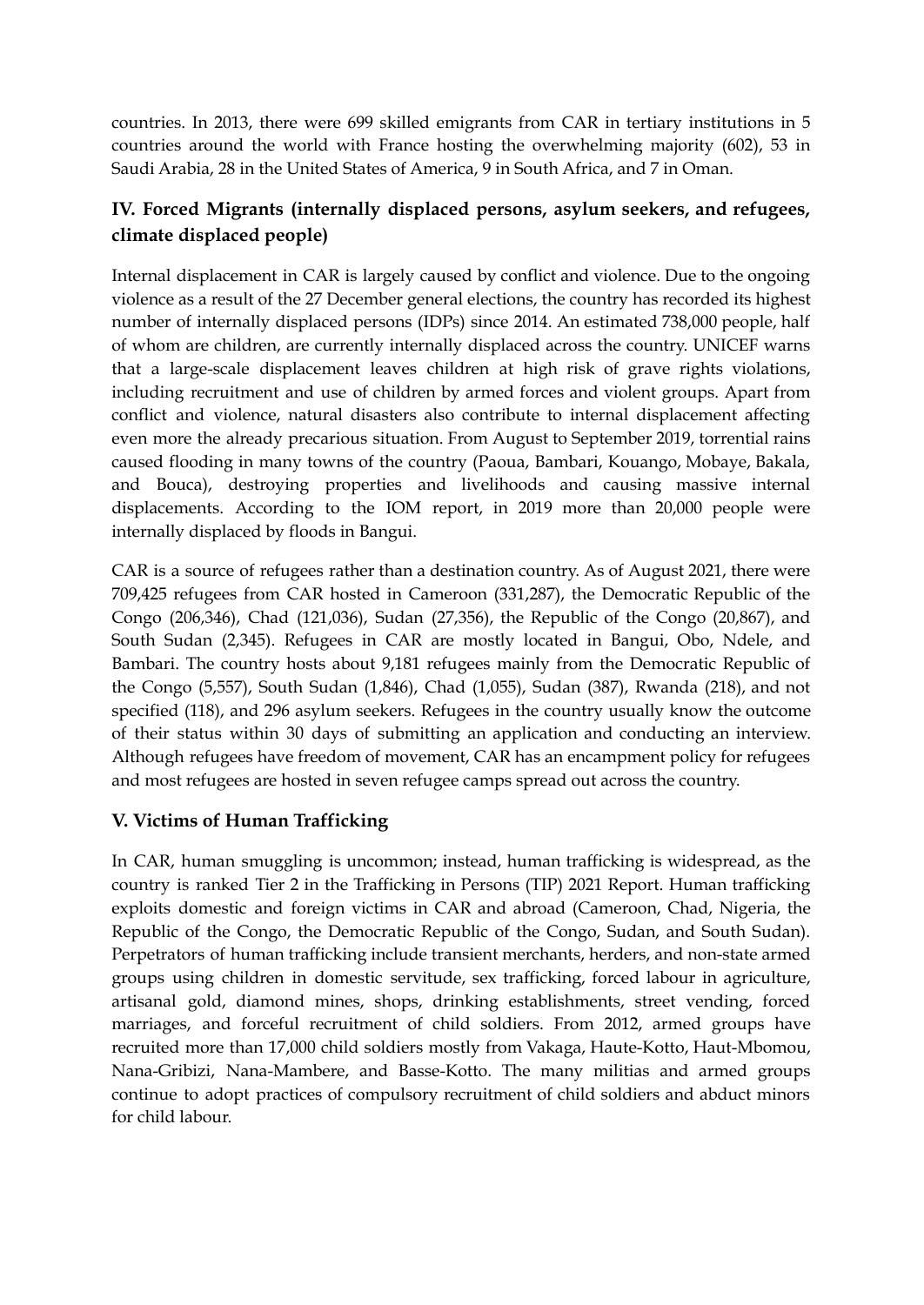## **VI. National Legal Framework**

CAR is part of the Economic Community of the Central African States (ECCAS) that allows free movement of its nationals within member states.

The government has not yet ratified the International Labour Organisation (ILO) Convention regarding labour migration. It is a signatory to both the 1951 United Nations Convention Relating to the Status of Refugees (Geneva Convention), and the 1967 Protocol, and has ratified the 1969 Organisation of African Unity (OAU) Convention Governing the Specific Aspects of Refugee Problems in Africa.

The 1990 CAR Constitution states that ratified treaties are a higher source of authority than local laws, and the refugee law, which in principle allows refugees to join the labour market, to use social services, hospitals and education facilities, just CAR's nationals. It ratified the 1989 United Nations Convention on the Rights of the Child (CRC) and the 2009 African Union Convention for the Protection and Assistance of Internally Displaced Persons in Africa (Kampala Convention).

In regards to smuggling and trafficking, CAR ratified both the 2000 UN Protocol against the smuggling of migrants by land, sea, and air, and the 2000 UN Protocol to prevent, suppress and punish trafficking in persons, especially women and children. Article 151 of the penal code criminalizes all instances of trafficking, and offences can be punished with life imprisonment and hard work. However, these legislative frameworks are rarely implemented.

#### **VII. Main Actors**

#### *The State*

The main ministries handling migration affairs include the Ministry of Foreign Affairs, African Integration, and the Central Africans Abroad which is in charge of relations with the Central African Diaspora, the Ministry of Interior; the Public Security responsible for emigration/immigration and the control of foreigners; and the Ministry of Justice, Human Rights, Keeper of the Seals that is in charge of the problems of human trafficking. The National Refugee Commission (CNR) under the Ministry of Interior grants asylum according to the 1951 Convention relating to the Status of Refugees and its 1967 Protocol.

#### *The Catholic Church*

CAR has nine dioceses: Alinado, Bambari, Bangassou, Berberati, Bossangoa, Bouar, Kaga-Bandoro, Mbaiki, and also includes one archdiocese, Bangui.

The Roman Catholic Church plays an important role in bringing peace and justice within the country with its humanitarian mission and promotion of human rights activities, and through its organisations such as the *Commission Episcopale Justice et Paix* (CEJP) and its radio station - *Radio Notre Dame*, and women's associations like the *Association des Femmes Croyantes Médiatrices de la Paix*. The Church has also defended prisoners and oppressed people in Bangassou, Bangui, and Bouar and was successful by meeting with the then-rebel leader Bozize during the 2002 and 2003 war between the government and rebel troops, in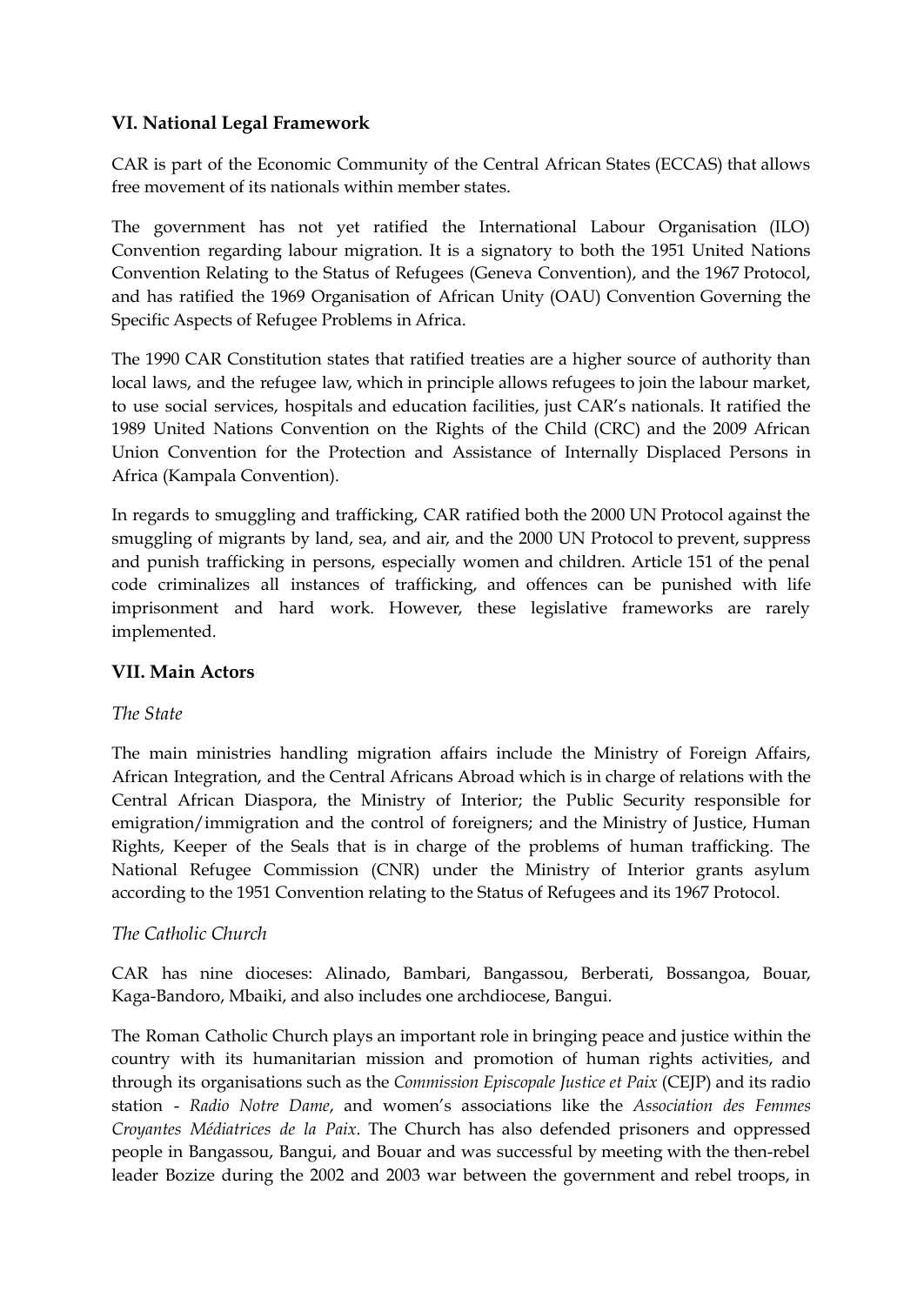her attempt to bring peace to the country. For these activities, the Roman Catholic Church became the recipient of the UN peace-building Office (BONUCA) prize for human rights. Before its attack and destruction on November 15, 2018, the Roman Catholic Church had a refugee camp in the Diocese of Alinado, which sheltered more than 26,000 people.

The Catholic Church's presence is also felt through its numerous programs/projects pioneered by organisations like the Jesuit Refugee Service (JRS), Caritas, Catholic Relief Services (CRS), and the *Commission Episcopale pour la Migration* (CEMIR).

JRS provides education, social cohesion, reconciliation, interreligious dialogue, and relief assistance. It is also involved in reconciliation efforts among the warring factions through its media platform in Lobaye and Ouaka, and the JRS Bambari training centre where needlework, literacy, soap making, and other income generation activities are offered along with regular psychosocial support. In line with the vision of Pope Francis for the need to work towards peace and reconciliation during his apostolic visit CAR in 2015, CRS has adhered to this invitation by developing peace-oriented education programs (the social cohesion of internally displaced persons and communities, the peaceful coexistence among the different socio-religious communities, the formation of leaders for the prevention and peaceful resolution of conflicts, psychosocial support and professional formation for demobilized child soldiers) in Lobaye, Bangui and the central region of Bambari.

The *Commission Episcopale pour la Migration* (CEMIR) welcomes, protects, promotes, and integrates IDPs, refugees, migrants and victims of human trafficking viving in CAR. They welcome and protect through the creation of a training college for teachers working for schools educating displaced children. They promote and integrate through joint initiatives, for example with Caritas, by offering professional training for young IDP women in Bambari and its surroundings

CRS has provided mental support through its organised trauma healing workshop projects, people to people or *Itna na Itna* supported by USAID, and vocational training of 350 youths supported by Central African Interfaith Peacebuilding Partnership (CIPP) in order to rebuild people's lives after losing everything as a result of war. Caritas also helps the most vulnerable by providing food, medication, education, hygiene kits, and vocational training to over 50,000 people.

**December 2021**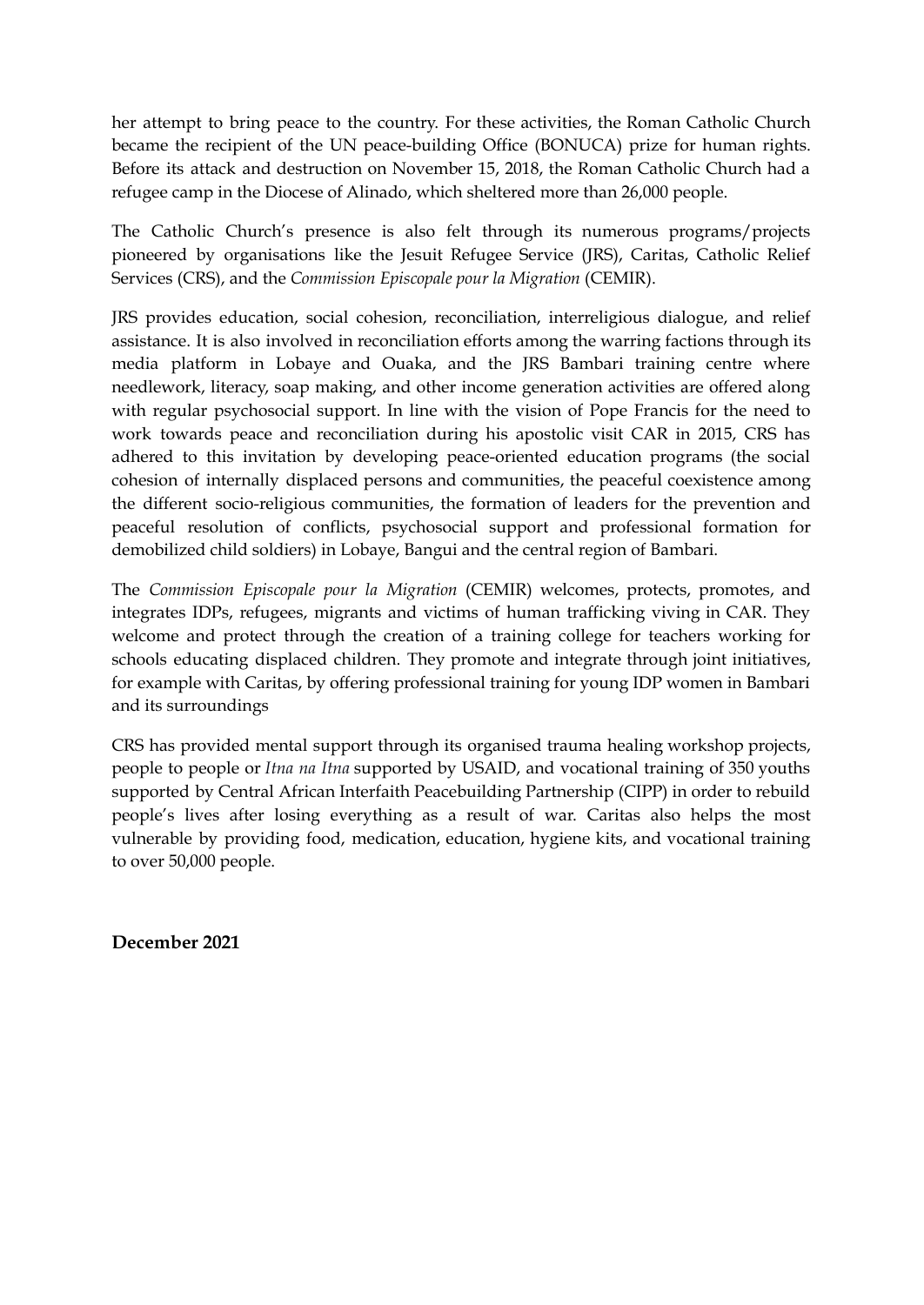## **C. References**

Aid to the Church in need. 2019. Central African Republic: Diocese comes back to live in wake of massacre. Retrieved from:

[https://www.churchinneed.org/central-african-republic-catholic-community-comes-back-to](https://www.churchinneed.org/central-african-republic-catholic-community-comes-back-to-life-in-wake-of-massacre/) [-life-in-wake-of-massacre/.](https://www.churchinneed.org/central-african-republic-catholic-community-comes-back-to-life-in-wake-of-massacre/) Accessed: May 2021

Caritas Central African Republic. 2019. Caritas leads the way for humanitarian aid in the Central African Republic, Retrieved from: [https://www.caritas.org/2019/04/caritas-central-african-republic/.](https://www.caritas.org/2019/04/caritas-central-african-republic/) Accessed: May 2021

Catholic Relief Services. 2019. Central African Republic. Retrieved from: [https://www.crs.org/our-work-overseas/where-we-work/central-african-republic#:~:text=](https://www.crs.org/our-work-overseas/where-we-work/central-african-republic#:~:text=Catholic%20Relief%20Services) [Catholic%20Relief%20Services'%20activities%20in,after%20several%20years%20of%20unrest](https://www.crs.org/our-work-overseas/where-we-work/central-african-republic#:~:text=Catholic%20Relief%20Services) . Accessed: May, 2021

Commission Episcopale pour les Migrants et les Réfugiés. 2021. Central African Republic. Retrieved from: [https://www.facebook.com/CEMIR.cf/posts.](https://www.facebook.com/CEMIR.cf/posts) Accessed: November 2021

International Organisation for Migration. 2019. Central African Republic. Retrieved from: [https://www.iom.int/news/more-20000-people-displaced-floods-bangui-central-african-re](https://www.iom.int/news/more-20000-people-displaced-floods-bangui-central-african-republic) [public.](https://www.iom.int/news/more-20000-people-displaced-floods-bangui-central-african-republic) Accessed: October 2021

International Organisation for Migration. 2021. Central African Republic. Retrieved from: <https://www.iom.int/countries/central-african-republic>. Accessed: October 2021

Jesuit Refugee Services, 2019. Central African Republic. I forgave to follow a better path. 2019. Retrieved from:

<https://jrs.net/en/story/central-african-republic-i-forgave-to-follow-a-better-path/>. Accessed: May 2019

Jesuit Refugee Services. 2020. The JRS Mission for Reconciliation in the Central African Republic. Retrieved from:

[https://www.jesuits.global/2020/07/23/the-jrs-mission-for-reconciliation-in-the-central-afr](https://www.jesuits.global/2020/07/23/the-jrs-mission-for-reconciliation-in-the-central-african-republic/) [ican-republic/](https://www.jesuits.global/2020/07/23/the-jrs-mission-for-reconciliation-in-the-central-african-republic/). Accessed: October, 2021.

Knoema. 2020. Central African Republic – Population – Net migration rate. Retrieved from: [https://knoema.com/atlas/Central-African-Republic/topics/Demographics/Population/](https://knoema.com/atlas/Central-African-Republic/topics/Demographics/Population/Net-migration-rate#:~:text=In%202020%2C%20net%20migration%20rate,8.58%20migrants%20per%20thousand%20population) [Net-migration-rate#:~:text=In%202020%2C%20net%20migration%20rate,8.58%20migrants%](https://knoema.com/atlas/Central-African-Republic/topics/Demographics/Population/Net-migration-rate#:~:text=In%202020%2C%20net%20migration%20rate,8.58%20migrants%20per%20thousand%20population) [20per%20thousand%20population](https://knoema.com/atlas/Central-African-Republic/topics/Demographics/Population/Net-migration-rate#:~:text=In%202020%2C%20net%20migration%20rate,8.58%20migrants%20per%20thousand%20population). Accessed: May 2021.

Maastricht Graduate School of Governance. 2017. Central African Republic: Study of migration routes in West and Central Africa. Maastricht University. Retrieved from: [https://www.merit.unu.edu/publications/uploads/1518183851.pdf.](https://www.merit.unu.edu/publications/uploads/1518183851.pdf) Accessed: May 2021.

Operational Data Portal. 2021a. Refugees from the Central African Republic. Retrieved from: <https://data2.unhcr.org/en/situations/car>. Accessed: October 2021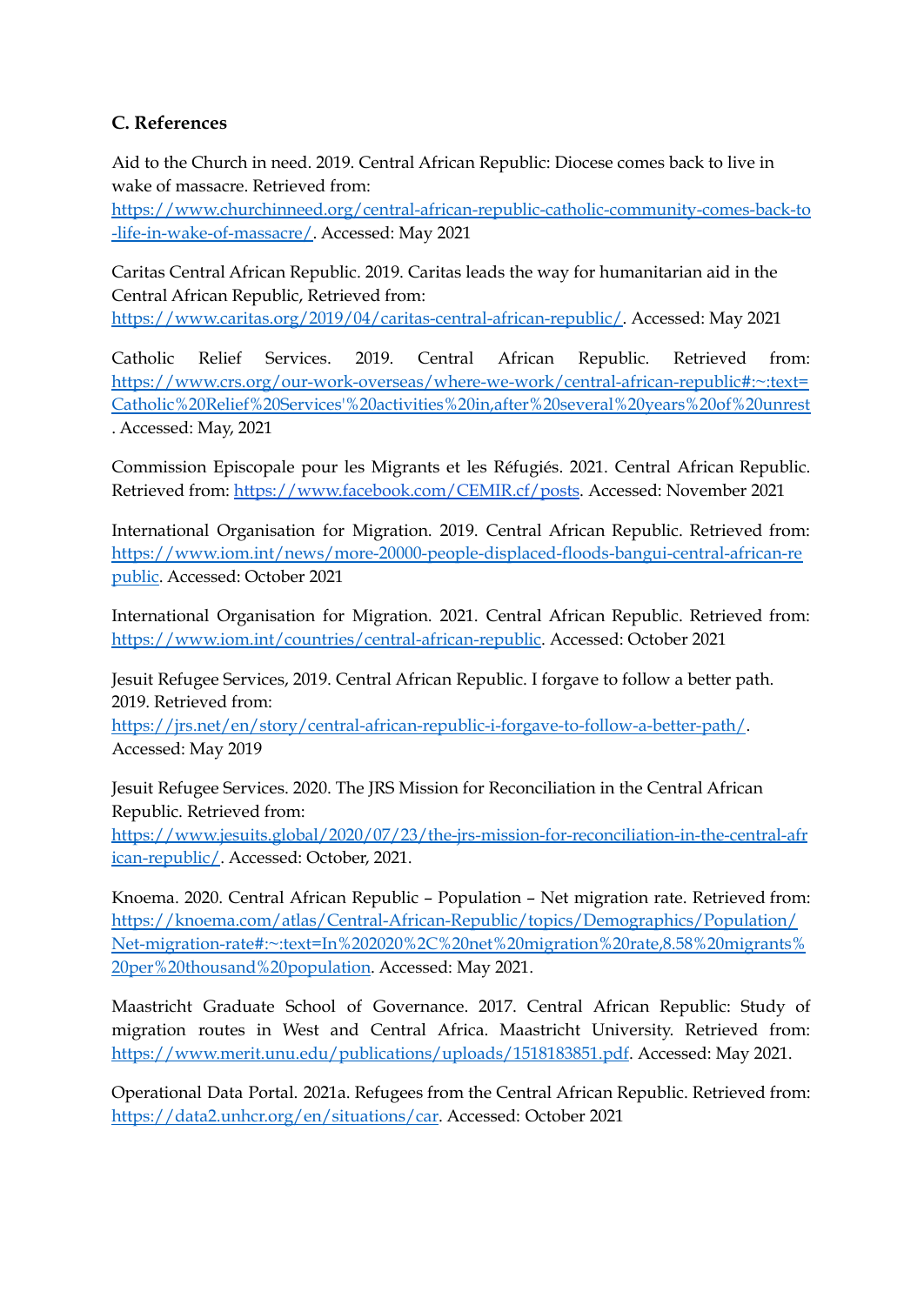Operational Data Portal. 2021b. Central African Republic. Retrieved from: [https://data2.unhcr.org/en/country/caf.](https://data2.unhcr.org/en/country/caf) Accessed: October 2021

The Global Economy. 2021. Central African Republic: Youth Unemployment. Retrieved from: [https://www.theglobaleconomy.com/Central-African-Republic/Youth\\_unemployment/](https://www.theglobaleconomy.com/Central-African-Republic/Youth_unemployment/). Accessed: October 2021

The World Factbook – CIA. 2021. Central African Republic. Retrieved from: <https://www.cia.gov/the-world-factbook/countries/central-african-republic>. Accessed: May, 2021

Unicef. 2021. Central African Republic: Nearly 370,000 children now internally displaced amidst ongoing violence – highest number since 2014. Retrieved from: [https://www.unicef.org/press-releases/central-african-republic-nearly-370000-children-no](https://www.unicef.org/press-releases/central-african-republic-nearly-370000-children-now-internally-displaced-amidst) [w-internally-displaced-amidst](https://www.unicef.org/press-releases/central-african-republic-nearly-370000-children-now-internally-displaced-amidst). Accessed: October, 2021

United Nations Development Programme. 2020. Human Development Report. The next frontier: Human development and the Anthropocene. Retrieved from: [http://hdr.undp.org/sites/default/files/Country-Profiles/CAF.pdf.](http://hdr.undp.org/sites/default/files/Country-Profiles/CAF.pdf) Accessed: May, 2021

United Nations High Commissioner for Refugees. 2014. UNHCR Chief decries "humanitarian catastrophe" in CAR, including ethno-religious cleansing. Retrieved from: [https://www.unhcr.org/news/latest/2014/2/52fbc6e96/unhcr-chief-decries-humanitarian](https://www.unhcr.org/news/latest/2014/2/52fbc6e96/unhcr-chief-decries-humanitarian-catastrophe-car-including-massive-ethno.html)[catastrophe-car-including-massive-ethno.html](https://www.unhcr.org/news/latest/2014/2/52fbc6e96/unhcr-chief-decries-humanitarian-catastrophe-car-including-massive-ethno.html). Accessed: May, 2021

United Nations High Commissioner for Refugees. 2020. Global Focus Central African Republic. Retrieved from: [https://reporting.unhcr.org/centralafricanrepublic.](https://reporting.unhcr.org/centralafricanrepublic) Accessed: October, 2021

United Nations High Commissioner for Refugees. 2021. AD HOC UPDATE #13: Situation concerning the post-election influx of refugees from the Central African Republic to the Democratic Republic of Congo. Retrieved from:

[https://reliefweb.int/report/democratic-republic-congo/ad-hoc-update-13-situation-concer](https://reliefweb.int/report/democratic-republic-congo/ad-hoc-update-13-situation-concerning-post-election-influx-refugees) [ning-post-election-influx-refugees](https://reliefweb.int/report/democratic-republic-congo/ad-hoc-update-13-situation-concerning-post-election-influx-refugees). Accessed: October 2021

United States Department of State. 2021. Trafficking in Persons Report: Central African Republic. Retrieved from:

[https://www.state.gov/reports/2021-trafficking-in-persons-report/central-african-republic](https://www.state.gov/reports/2021-trafficking-in-persons-report/central-african-republic/#:~:text=The%20country) [/#:~:text=The%20country's%20anti%2Dtrafficking%20committee,previous%20reporting%20](https://www.state.gov/reports/2021-trafficking-in-persons-report/central-african-republic/#:~:text=The%20country) [period%3B%20as%20previously](https://www.state.gov/reports/2021-trafficking-in-persons-report/central-african-republic/#:~:text=The%20country). Accessed: October 2021

World Bank. 2021a. Central African Republic Economic Update: Investing in Human Capital to Protect the Future. Retrieved from:

[https://www.worldbank.org/en/news/press-release/2021/08/04/economic-outlook-for-t](https://www.worldbank.org/en/news/press-release/2021/08/04/economic-outlook-for-the-central-african-republic-investing-in-human-capital-to-protect-the-future) [he-central-african-republic-investing-in-human-capital-to-protect-the-future](https://www.worldbank.org/en/news/press-release/2021/08/04/economic-outlook-for-the-central-african-republic-investing-in-human-capital-to-protect-the-future). Accessed: October 2021